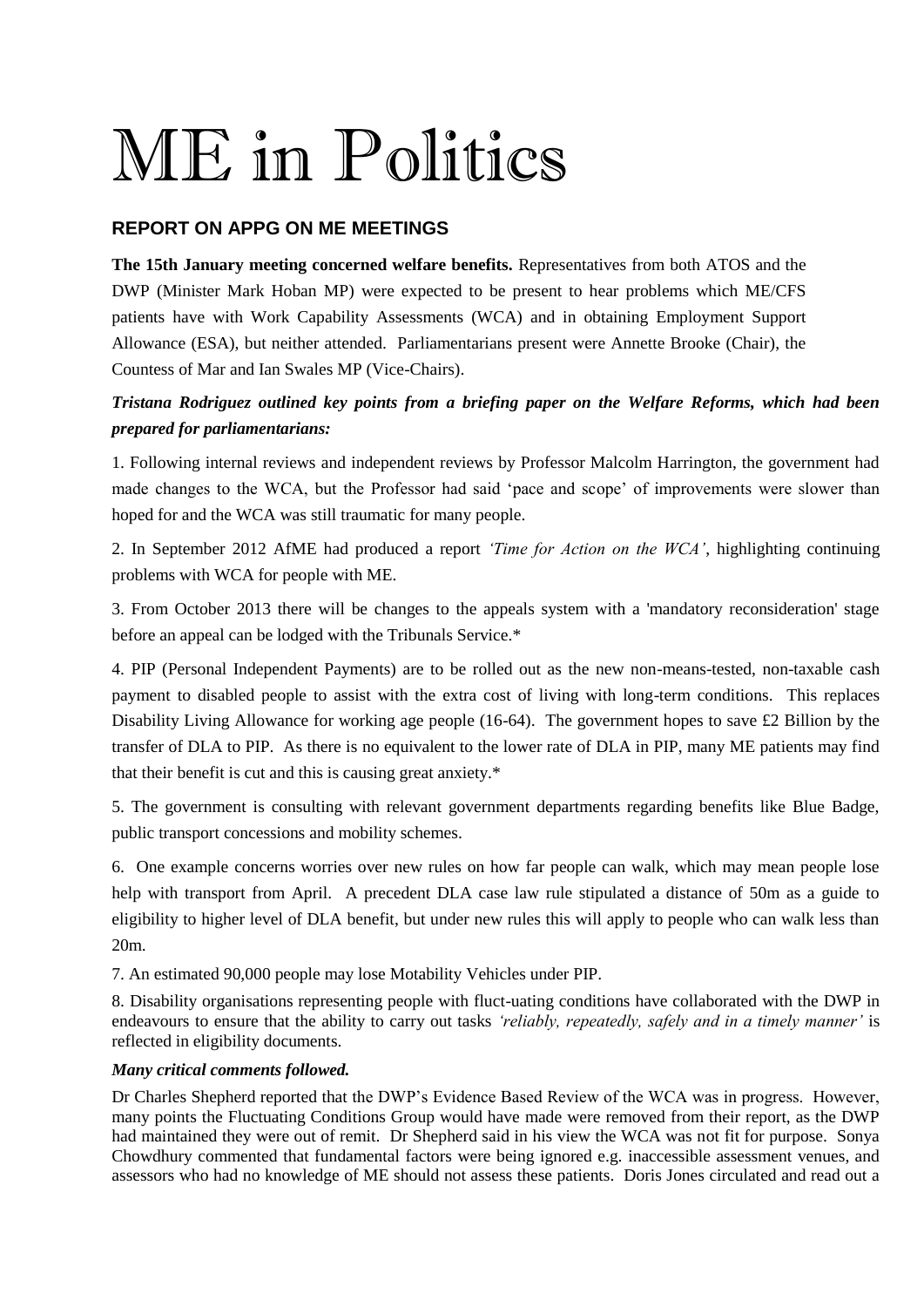brief paper *'Key Issues / Problems arising from 25% ME Group Members' ESA Experience'*, the summary of a more detailed report - which had been sent by e-mail to parliamentarians prior to the meeting.

Ian Swales MP said there was a special problem for those people who were too ill to attend assessments and Sue Waddle commented that some drop out of the process because they can't cope and lose benefits they badly need.

Christine Harrison said she is very concerned about some of the language that is used in assessment documentation intended for implementation of PIP and she had many worries about this particular change in the benefit reforms.

Sonya Chowdhury commented on the appalling lack of common sense and compassion to patients on the one hand, and an excessive amount of money being spent on appeals and tribunals on the other.

The Countess of Mar said she would send copies of AfME's *'Time for Action'* report and the 25% ME Group's summary report to Lord Freud, and Annette Brooke promised to send the same documents to a Minister in the House of Commons.

The Chair and Ian Swales MP said they would try to arrange a half hour debate on welfare benefits and ME.

*Note: There was a 3-hour fierce and highly critical debate on ATOS and WCAs in the House of Commons two days later* (*17.1.2013). Annette Brooke and at least one other MP specifically referred to problems experienced by patients with ME/CFS. This debate was initiated by Michael Meacher MP.* 

**The 13th March meeting, deferred from last summer, focused specifically on the severely affected.**  Parliamentarians present were Annette Brooke MP (Chair) and Russell Brown MP. Presenters were Professor Derek Pheby (Visiting Professor of Epidemiology, Buckinghamshire New University, AfME), Clare McDermott (University of Southampton), Sarah Frossell (Dorset Bespoke).

Annette Brooke welcomed the group. She reported that since the last meeting officers had been invited by ATOS to visit an Assessment Centre at Marylebone (to be reported on at the next meeting). She welcomed the opportunity to focus specifically on those with severe ME, and introduced Professor Pheby.

**Professor Pheby** said he was grateful for the opportunity to talk about severe ME. He would outline research into risk factors for severe ME, which he was involved with, funded by MEA with results published in 2009. Then he would discuss the impact which severe ME had on the lives of those affected and their families, speaking from personal experience.

1. *Prevalence of severe ME:* Conventionally this is estimated to affect 25% of people with ME – in the UK amounting to ca. 60,000 of about 250,000. But there was little empirical evidence to support these figures, which had been arrived at based on Jason et al's headline prevalence figures of 0.42%.

2. *Risk Factors:* Having a family member with ME, especially the mother. This could be due to mitochondrial dysfunction in the pathogenesis of ME, as mitochondrial DNA is entirely of maternal origin. Premorbid personality was not a risk factor. *The most important risk factor appeared to be inappropriate treatment in the early stages of the illness – a poor relationship with GPs and greater involvement of psychiatrists and social workers.* 

3. *Further Research needed:* The study done was largely hypothesis-generating and needs to be tested by more research requiring larger samples and better categorization of cases. There may be multiple underlying pathologies requiring biomedical research on underlying disease mechanisms.

4. *Lack of understanding by professionals:* Better training was necessary for all professionals involved in the care of people with ME (e.g. doctors, teachers, clinical and educational psychologists, social workers etc) because lack of understanding of appropriate treatment in the early stages contributes to later morbidity.

*5. Impact on lives:* He described his family's experiences after his son developed severe ME at the age of 8, who is now 42. He said his entire family became public property, social services got involved from the start, they were threatened with care proceedings. The County Council repeatedly lied about the case and denied matters for 25 years. The experience had blighted his and his wife's lives and adversely affected his other children's social and educational developments - a tragic account of a cruel experience that took 26 years before justice prevailed.

A pdf file containing the article on Prof. Pheby's research from Biology + Medicine was circulated .